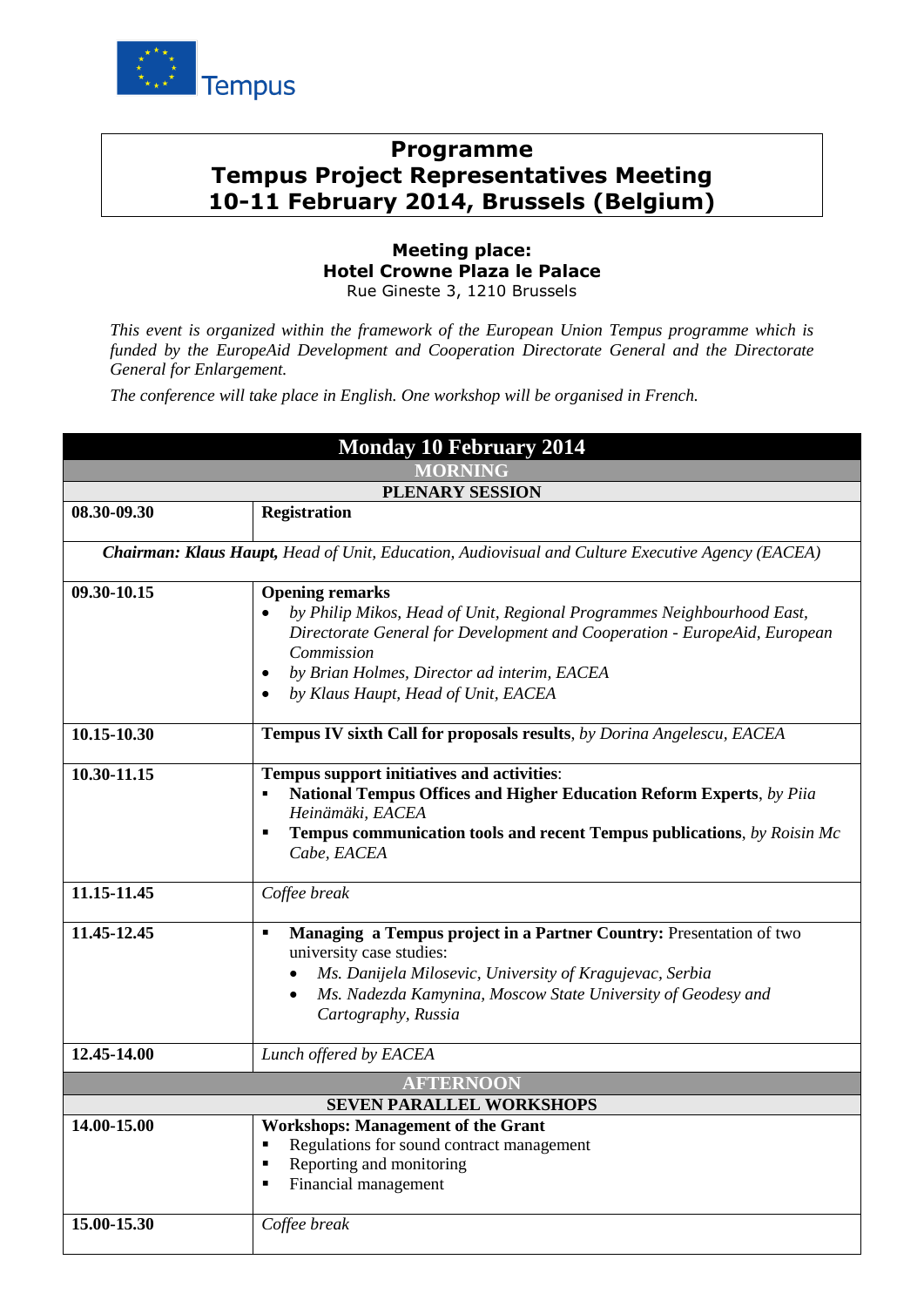| 15.30-16.30                      | <b>Workshops: Management of the Grant (continuation)</b>                                                                                                                                                    |  |
|----------------------------------|-------------------------------------------------------------------------------------------------------------------------------------------------------------------------------------------------------------|--|
| <b>HELPDESK</b>                  |                                                                                                                                                                                                             |  |
| 16.30-18.30                      | Helpdesk for project representatives with EACEA staff (on individual<br>٠<br><i>appointment</i> )<br>Bilateral contacts between project representatives and NTOs/NCPs (on<br><i>individual appointment)</i> |  |
| PROJECT REPRESENTATIVES MEETINGS |                                                                                                                                                                                                             |  |
| 16.30-18.30                      | Free opportunity for the project's representatives to meet amongst themselves in<br>the premises of the Hotel Crowne Plaza le Palace                                                                        |  |
| 19.00                            | Buffet dinner offered by EACEA at the Hotel Crowne Plaza le Palace                                                                                                                                          |  |

| <b>Tuesday 11 February 2014</b><br><b>MORNING</b>                                                       |                                                                                                                                                                                                           |  |
|---------------------------------------------------------------------------------------------------------|-----------------------------------------------------------------------------------------------------------------------------------------------------------------------------------------------------------|--|
|                                                                                                         |                                                                                                                                                                                                           |  |
| 09.30-10.30                                                                                             | Workshops: Management of the Grant (continuation)                                                                                                                                                         |  |
| 10.30-11.00                                                                                             | Coffee break                                                                                                                                                                                              |  |
| 11.00-12.00                                                                                             | <b>Workshops: Management of the Grant (continuation)</b>                                                                                                                                                  |  |
| 12.00-13.15                                                                                             | Lunch offered by EACEA                                                                                                                                                                                    |  |
| <b>AFTERNOON</b>                                                                                        |                                                                                                                                                                                                           |  |
| <b>PLENARY SESSION</b>                                                                                  |                                                                                                                                                                                                           |  |
| <b>Chairman: Klaus Haupt, Head of Unit, Education, Audiovisual and Culture Executive Agency (EACEA)</b> |                                                                                                                                                                                                           |  |
| 13.15-13.45                                                                                             | <b>Ex-post audits</b> , by Kurt Jacobs, EACEA<br>$\blacksquare$                                                                                                                                           |  |
| 13.45-14.30                                                                                             | New Erasmus+ programme (2014-2020), by Helene Skikos, Policy Officer,<br>$\blacksquare$<br>Cooperation and International Programmes, Directorate General of Education<br>and Culture, European Commission |  |
| 14.30-15.00                                                                                             | Debriefing and closing session<br>$\blacksquare$                                                                                                                                                          |  |
| 15.00-15.30                                                                                             | Farewell coffee                                                                                                                                                                                           |  |
| <b>HELPDESK</b>                                                                                         |                                                                                                                                                                                                           |  |
| 15.30-17.00                                                                                             | Helpdesk for project representatives with EACEA staff (on individual<br>$\blacksquare$                                                                                                                    |  |
|                                                                                                         | <i>appointment</i> )<br>Bilateral contacts between project representatives and NTOs/NCPs (on<br>$\blacksquare$<br>individual appointment)                                                                 |  |